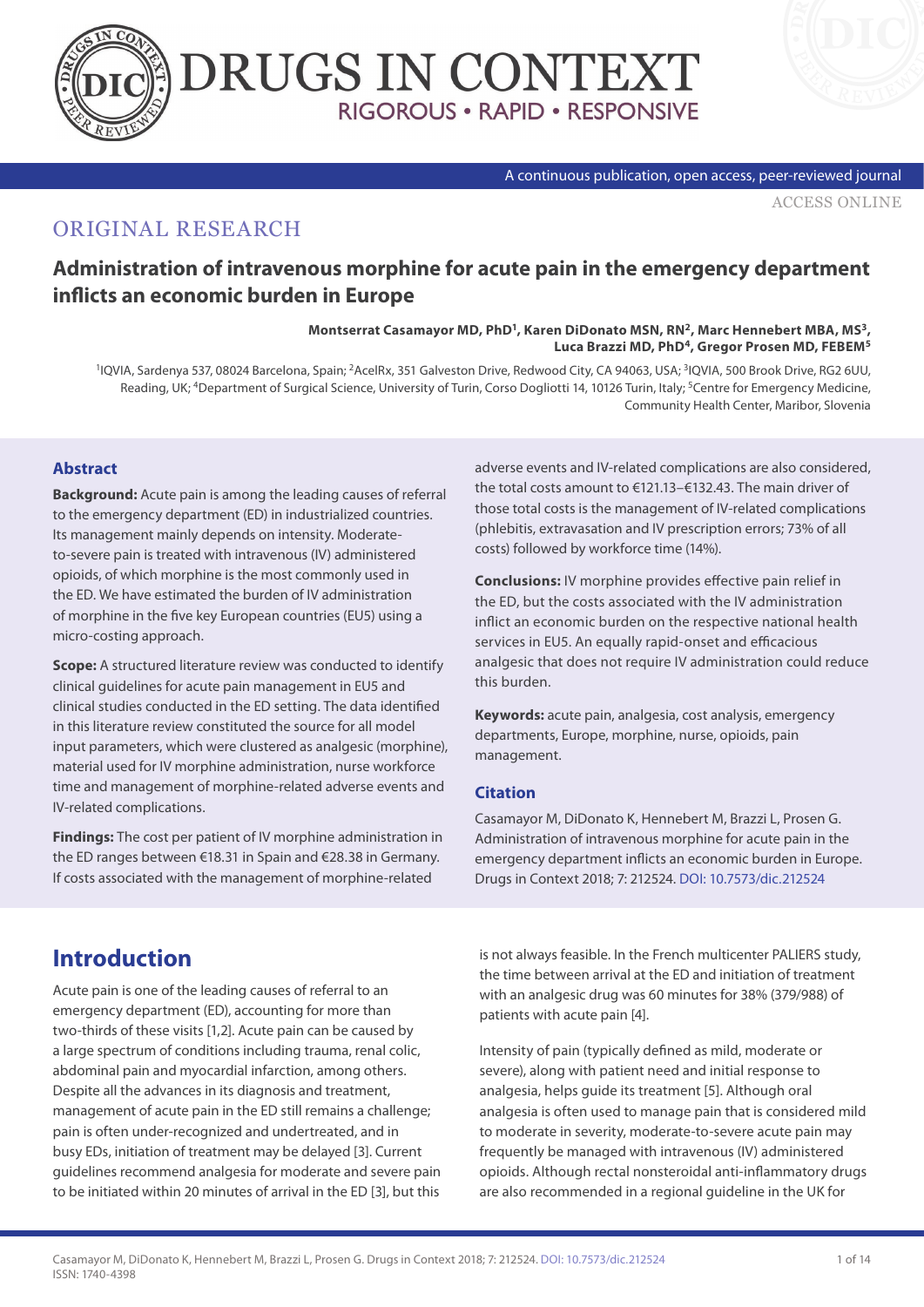severe pain [6], per regional guidelines from the UK and Spain, IV opioid analgesics remain the mainstay treatment to control acute pain in the ED and when needed, they are supplemented with oral analgesics [6–10]. The need to administer analgesia via the IV route in moderate-to-severe pain can also delay initiation of pain relief, particularly in patients with difficult IV access. Although placement of an IV catheter by a nurse is successfully achieved for the majority of patients, in certain cases such as obesity, elderly patients or vasoconstriction brought on by shock, cannulation may need to be conducted with the assistance of ultrasonographic guidance, which substantially delays IV access. Placement of an IV catheter – which, by its nature, is more time-consuming and complex [11] compared with administration of, for example, orally administered drugs – in these patients may take between 30 minutes and 2 hours [12].

Nurse-administered IV morphine is the most commonly used analgesic method for moderate-to-severe pain in the ED in the five key European countries (EU5 [France, Germany, Italy, Spain and the UK]). However, fewer than a handful of studies have assessed the costs associated with this modality of administering analgesia in the ED setting. The studies conducted to date had either a US [13,14] or Hong Kong [15] perspective; none had a European focus. The aim of this study was to measure the costs associated with nurse-administered IV morphine for the management of acute pain in the ED setting in EU5. Costs were estimated for each of these countries using a micro-costing analysis.

## **Methods**

Costs of IV morphine administration in the ED are not readily available from any public database. Therefore, a structured literature review was conducted to identify all the data needed for the micro-costing analysis. The literature review aimed to identify clinical guidelines for the management of moderate-to-severe acute pain in the ED setting in the EU5 and providing a comprehensive list of the interventional and observational ED studies on acute pain. All searches were performed in PubMed and Google, and included the following concepts: 'acute pain', 'intravenous morphine' and 'emergency department or room'. Google searches additionally included use of local languages (e.g. 'guía práctica del manejo del dolor en urgencias' [Spain] and 'prise en charge de la douleur aux urgencies' [France]).

At the time our search was conducted (2016), we were able to identify six regional and two national European guidelines. Regional guidelines included four from the UK [6,8–10], one from Spain [7] and one from France [16]. National guidelines included one from Spain [17] and one from Italy [18]. The interventional and observational studies that were identified represented a cross-section of European and other countries, including four of the five EU5 countries (France, Italy, Spain and the UK) (Table 1).

The model developed in Microsoft Excel estimated the costs associated with the management of an average patient with moderate-to-severe acute pain of any origin with nurseadministered IV morphine in the ED from a national health service perspective. The input categories were as follows: analgesic administered IV, workforce time spent on IV morphine administration and monitoring the patient, material needed for the IV administration, adverse events reported during administration of IV morphine and complications of IV administration (Table 1). Unit prices and costs included in the model were country-specific and adjusted to 2016 euros (Table 2). The only exception was costs for management of respiratory depression [54] and of IV prescription errors [55], which were derived from US costs because no data were identified in the literature review for Europe.

Based on seven ED studies (914 patients) [19–25] and in line with recommendations from the regional and national European guidelines [6–10,16–18], patients received up to 10 mg of morphine in the model (Table 1). The cost of morphine included in the model was its ex-VAT public selling price in 2016 in EU5. The model considers that morphine is administered as four doses as part of a typical dose-titration procedure [6–10,16–18]. IV morphine is prepared by the dilution of 1 mL morphine (10 mg/mL) with 9 mL saline (0.9%), in a syringe.

Regarding workforce (i.e. nurses), the time needed to administer IV morphine was estimated based on the regional clinical guidelines from the UK [6,8–10], Spain [7] and ED studies [12,15,19,26–28,32–35] identified in the structured literature review. The inputs that constituted the cost of workforce in the micro-costing model were the costs of nursing time for the following procedures: cannulation, drug preparation, drug administration, patient monitoring and flushing of the IV line (Figure 1). The per-minute cost of nurse time was calculated from available annual, monthly or hourly salaries based on the assumption that 40 hours per week were worked for 47 weeks per calendar year. Salaries were adjusted to 2016 using each country's consumer price index (Table 1). We assume that nurses spend an average of 4.1 minutes per IV cannulation attempt, based on four ED studies (1011 subjects) [12,26–28]. Also based on ED studies (n=3414 patients) [12,26–31], we assume that each patient has 1.3 IV attempts. Nurses spend 7.9 minutes for drug preparation based on two studies that assessed the average time required to prepare a solution for IV injection via a syringe [15,32]. The amount of time spent by a nurse on drug administration (i.e. 3.7 minutes) was derived from four studies (720 subjects) that monitored the amount of time needed to administer a single IV bolus of morphine in the ED [15,19,34–35]. This time is in line with the 4 to 5 minutes recommended in the label of morphine [56]. None of the identified clinical studies detailed the time needed for patient monitoring, therefore, assumptions based on regional clinical guidelines from the UK [6,8–10] and Spain [7] were made. According to these guidelines, patients' vital signs (including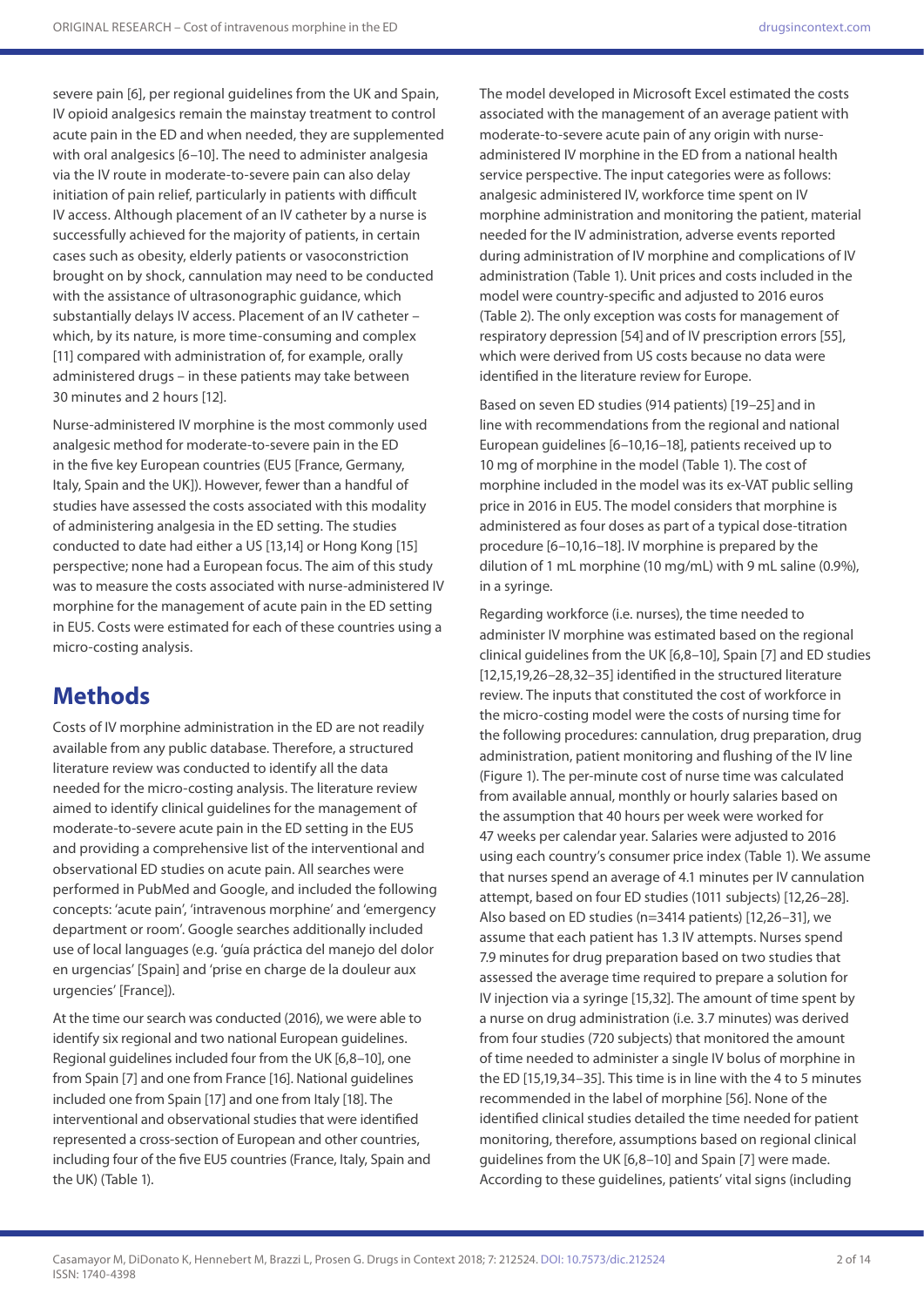**Table 1. Summary of noncosts input parameters.**

| <b>Costing input</b>                | Input      | # Studies                | <b>Sample size</b> | <b>Reference source (region)</b>                                                                  |                                                                                                   |  |
|-------------------------------------|------------|--------------------------|--------------------|---------------------------------------------------------------------------------------------------|---------------------------------------------------------------------------------------------------|--|
|                                     | parameter  |                          |                    | <b>Practice guidelines</b><br><b>R=regional</b><br><b>N=national</b>                              | <b>Clinical studies</b>                                                                           |  |
| Drug                                |            |                          |                    |                                                                                                   |                                                                                                   |  |
| Morphine                            | 10-mg dose | $\overline{7}$           | 914                | $[6,8-10]$ (UK-R)<br>$[7]$ (Spain-R)<br>$[17]$ (Spain-N)<br>$[16]$ (France-R)<br>$[18]$ (Italy-N) | $[19-21]$ (US)<br>$[22]$ (UK)<br>$[23]$ (France)<br>[24] (New Zealand)<br>[25] (Malaysia)         |  |
| <b>Materials</b>                    |            |                          |                    |                                                                                                   |                                                                                                   |  |
| IV cannula infusion set             | 1.3 units  | $\overline{7}$           | 3414               |                                                                                                   | $[12,26]$ (US)<br>[27-29] (France)<br>[30] (Australia)<br>$[31]$ (Spain)                          |  |
| Draw-up needles                     | 2 units    | $\overline{\phantom{a}}$ |                    | $[6,8-10]$ (UK-R)<br>$[7]$ (Spain-R)<br>$[17]$ (Spain-N)<br>$[16]$ (France-R)<br>$[18]$ (Italy-N) |                                                                                                   |  |
| Syringe (10 mL)                     | 1 unit     | L,                       |                    | $[6,8-10]$ (UK-R)<br>$[7]$ (Spain-R)<br>$[17]$ (Spain-N)<br>$[16]$ (France-R)<br>$[18]$ (Italy-N) |                                                                                                   |  |
| Saline (100 mL) for dilution        | 1 unit     | $\overline{a}$           |                    | $[6,8-10]$ (UK-R)<br>$[7]$ (Spain-R)<br>$[17]$ (Spain-N)<br>$[16]$ (France-R)<br>$[18]$ (Italy-N) |                                                                                                   |  |
| Prefilled (10 mL) saline syringe    | 1 unit     | $\overline{a}$           |                    | $[6,8-10]$ (UK-R)<br>$[7]$ (Spain-R)<br>$[17]$ (Spain-N)<br>$[16]$ (France-R)<br>$[18]$ (Italy-N) |                                                                                                   |  |
| Workforce                           |            |                          |                    |                                                                                                   |                                                                                                   |  |
| Cannulation                         | 5.4 mins   | $\overline{4}$           | 1011               |                                                                                                   | $[12,26]$ (US)<br>[27,28] (France)                                                                |  |
| Drug preparation                    | 7.9 mins   | $\overline{2}$           | 121                |                                                                                                   | [15] (Hong Kong)<br>$[32]$ (UK)                                                                   |  |
| Flushing                            | 2.0 mins   | $\mathbf{1}$             | 35                 |                                                                                                   | [33] (Australia)                                                                                  |  |
| Drug administration                 | 14.8 mins  | $\overline{4}$           | 720                |                                                                                                   | [15] (Hong Kong)<br>$[19, 34, 35]$ (US)                                                           |  |
| Patient monitoring                  | 14.0 mins  | $\blacksquare$           | $\qquad \qquad -$  | $[6,8-10]$ (UK-R)<br>$[7]$ (Spain-R)                                                              |                                                                                                   |  |
| Management of adverse events (rate) |            |                          |                    |                                                                                                   |                                                                                                   |  |
| Nausea                              | 12.1%      | 14                       | 1443               |                                                                                                   | $[19 - 21, 34 - 38]$ (US)<br>$[22]$ (UK)<br>$[39-41]$ (Iran)<br>$[42]$ (France)<br>[43] (Belgium) |  |

#### *(Continued)*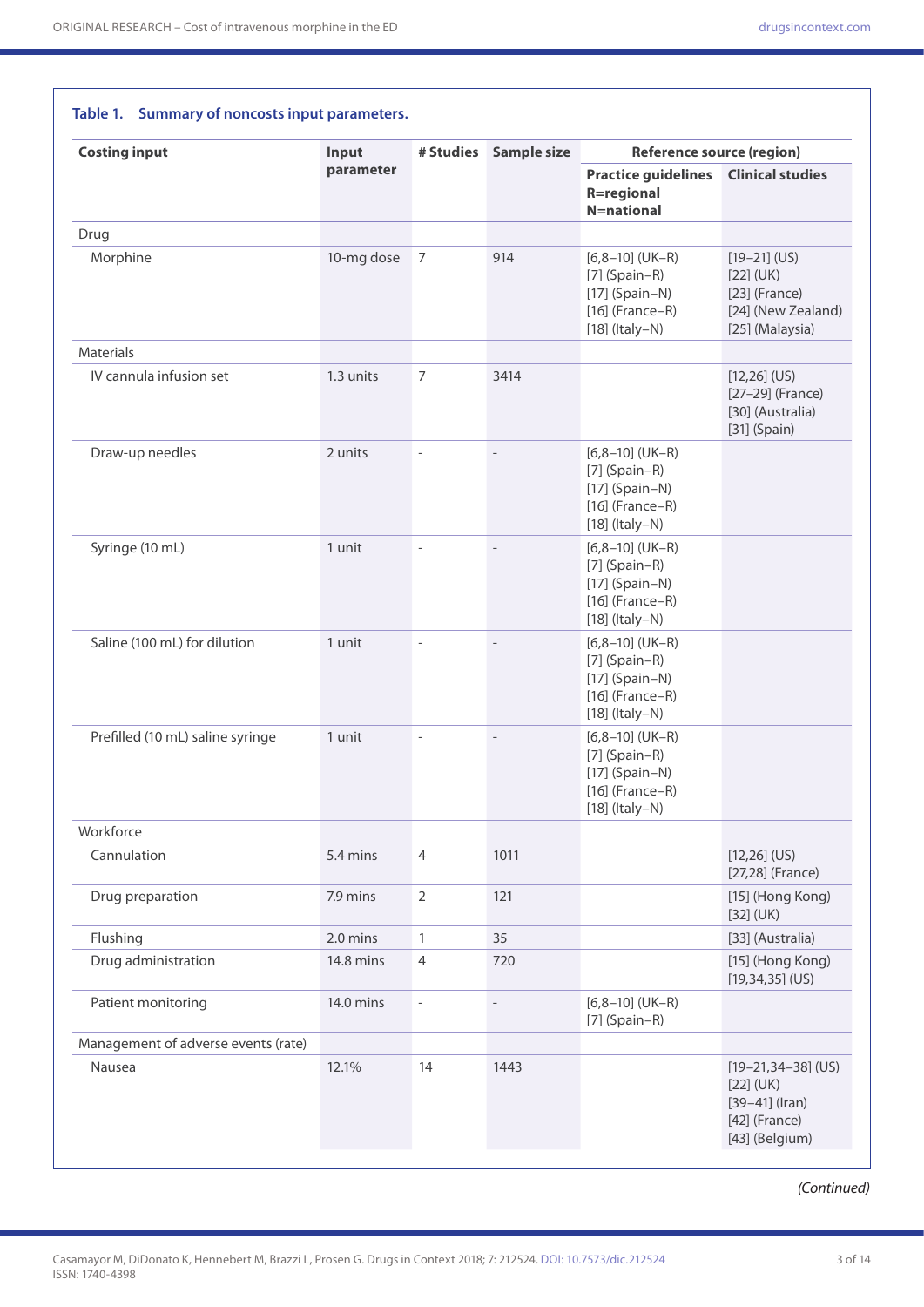**Table 1. (***Continued***)**

| <b>Costing input</b>             | Input     | # Studies      | <b>Sample size</b> | <b>Reference source (region)</b>                                     |                                                                                                                   |  |
|----------------------------------|-----------|----------------|--------------------|----------------------------------------------------------------------|-------------------------------------------------------------------------------------------------------------------|--|
|                                  | parameter |                |                    | <b>Practice guidelines</b><br><b>R=regional</b><br><b>N=national</b> | <b>Clinical studies</b>                                                                                           |  |
| Vomiting                         | 5.8%      | 11             | 906                |                                                                      | [19, 21, 34, 35, 37, 38]<br>(US)<br>$[22]$ (UK)<br>$[42]$ (France)<br>$[40, 44]$ (Iran)<br>[43] (Belgium)         |  |
| Hypotension                      | 2.1%      | 8              | 1154               |                                                                      | $[20, 37, 38]$ (US)<br>$[42]$ (France)<br>$[40, 44]$ (Iran)<br>[45] (Australia)<br>[46,47] (Turkey)               |  |
| Respiratory depression           | 1.1%      | 9              | 1710               |                                                                      | $[22]$ (UK)<br>$[20,38]$ (US)<br>$[23,41]$ (France)<br>[24] (New Zealand)<br>[45] (Australia)<br>[46,47] (Turkey) |  |
| IV complication treatment (rate) |           |                |                    |                                                                      |                                                                                                                   |  |
| Phlebitis                        | 2.6%      | $\mathbf{1}$   | 1498               |                                                                      | $[48]$ (Italy)                                                                                                    |  |
| Extravasation                    | 0.4%      | $\overline{4}$ | 102,204            |                                                                      | $[49,50]$ (US)<br>$[51]$ (Brazil)<br>$[52]$ (Japan)                                                               |  |
| Harmful IV prescribing errors    | 1.2%      | $\mathbf{1}$   | 330                |                                                                      | $[53]$ (UK)                                                                                                       |  |

The data for each input parameter as well as the sources of these data are provided in the table above. The column titled *# studies* provides the number of studies used as the source of the input parameter. The column titled *sample size* provides the total number of patients included in the source studies.

IV, intravenous; mins, minutes; UK, United Kingdom; US, United States.

heart rate, blood pressure, oxygen saturation and respiratory rate) and pain relief should be monitored before, during and after morphine administration. We estimated that a nurse would spend 2 minutes checking a patient's vital signs and/ or pain levels. As shown in Figure 1, the time spent monitoring would be 2 minutes prior to the first morphine dose, an additional 2 minutes before each dose during dose titration and 2 minutes every 5 minutes over a 22-minute period after the last morphine dose. The average amount of time spent by a nurse on IV flushing was derived from one Australian study [33] that assessed the time required by nurses to prepare and administer prefilled saline flush solutions to 35 patients in a laboratory setting; an average of 2 minutes was reported. We consider that flushing is performed only once, before the first dose of morphine is administered and that the nurse needs 2 minutes. When considering all the steps where nurses time themselves, the total nurse time needed for each IV morphine administration including time to monitor the patient is 44 minutes.

The inputs that constituted the cost of materials in the micro-costing model were for the following items: a cannula infusion set, draw-up needles, a syringe, saline and a prefilled saline flush syringe. For each of these materials, costs taken were based on prices paid by EU5 hospitals. Where this was not possible, prices were obtained from medical equipment suppliers, which is one of the limitations of our analysis. A cannula infusion set was assumed to be required per attempt. Therefore, a total of 1.3 cannulation sets was required per patient. In addition, two draw-up needles (one for saline and one for morphine) and a single 10 mL syringe were required to prepare the morphine solution per patient. To prepare the solution, one 100 mL bag of saline (the smallest common pack size in countries within scope) was estimated per patient; consequently, this cost includes wastage for saline. In contrast, a prefilled saline flush syringe was used for flushing.

The micro-costing model also included the cost of management of key adverse events associated with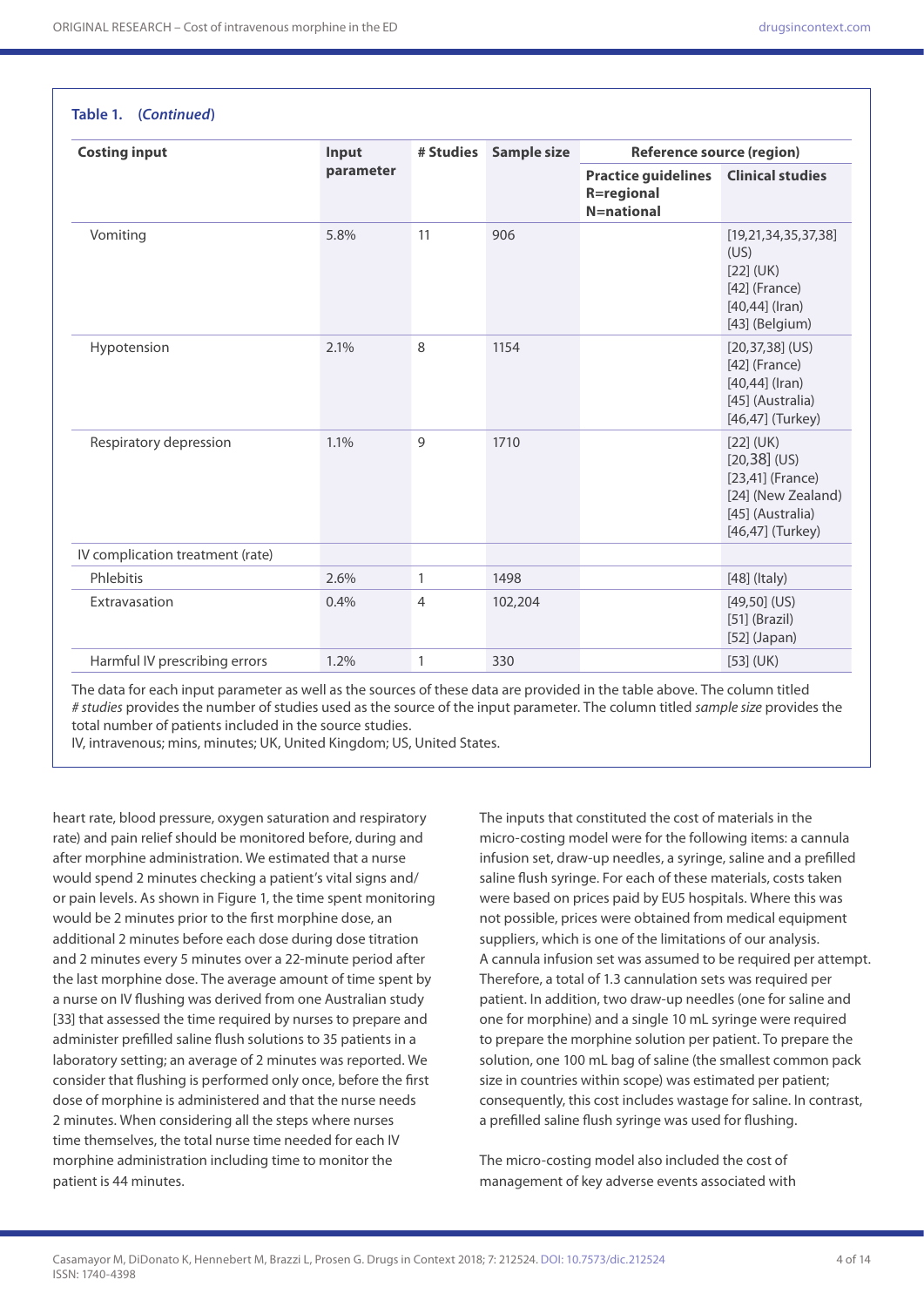#### **Table 2. Summary of costs data inputs.**

|                                                         | Costs per unit in 2016 euros |           |           |           |           |  |
|---------------------------------------------------------|------------------------------|-----------|-----------|-----------|-----------|--|
|                                                         | <b>FR</b>                    | <b>DE</b> | <b>IT</b> | <b>ES</b> | <b>UK</b> |  |
| Drug                                                    |                              |           |           |           |           |  |
| Morphine (10 mg)                                        | 0.88                         | 1.56      | 0.63      | 0.30      | 1.20      |  |
| Material                                                |                              |           |           |           |           |  |
| Cannula infusion set <sup>a</sup>                       | 0.21                         | 1.13      | 0.41      | 1.36      | 0.85      |  |
| Draw-up needle <sup>a</sup>                             | 0.12                         | 0.08      | 0.05      | 0.04      | 0.07      |  |
| Syringe <sup>a</sup>                                    | 0.29                         | 0.24      | 0.03      | 0.08      | 0.04      |  |
| Saline for dilution <sup>a</sup>                        | 3.12                         | 2.76      | 2.00      | 1.56      | 1.49      |  |
| Prefilled saline syringe for line flushing <sup>a</sup> | 0.80                         | 1.07      | 0.67      | 0.28      | 0.43      |  |
| Workforce                                               |                              |           |           |           |           |  |
| Cost per minute of nurse time                           | 0.46                         | 0.49      | 0.48      | 0.32      | 0.25      |  |
| Adverse events                                          |                              |           |           |           |           |  |
| Nauseab                                                 | 9.41                         | 11.76     | 9.24      | 6.11      | 5.13      |  |
| Vomitingb                                               | 17.09                        | 19.81     | 17.22     | 11.45     | 9.23      |  |
| Hypotensionb                                            | 5.00                         | 5.17      | 6.22      | 3.85      | 3.66      |  |
| Respiratory depressionb,c                               | 796                          | 796       | 796       | 796       | 796       |  |
| IV complications                                        |                              |           |           |           |           |  |
| Phlebitisb                                              | 2.79                         | 4.14      | 3.15      | 3.54      | 2.48      |  |
| IV prescription errorsb,c                               | 7622                         | 7622      | 7622      | 7622      | 7622      |  |
| Extravasationb                                          | 2.79                         | 4.14      | 3.15      | 3.54      | 2.48      |  |

Costs are given as 2016 euros adjusted costs. <sup>a</sup>Costs are given per unit. <sup>b</sup>Costs are given per episode. These costs were derived from US sources unlike all other costs which were country-specific.

DE, Germany; ES, Spain; FR, France; IT, Italy; IV, intravenous; UK, United Kingdom.

IV administration of morphine. The adverse events included in the model were nausea, vomiting, hypotension and respiratory depression. Probability of experiencing any of these events was derived from ED studies where a comparable IV morphine dose was administered also in the ED. As shown in Table 1, the probability of nausea was derived from 14 studies (1443 patients) [19–22,34–43], vomiting from 11 studies (906 patients) [19,21,22,34,35,37,38,40,42–44], hypotension from nine studies (1154 patients) [20,37,38,40,42,44–47] and severe respiratory depression from nine studies (1710 patients) [20,22–24,38,41,45–47]. These probabilities were 0.121, 0.058, 0.021 and 0.011, respectively. Onset of nausea and/or vomiting was treated with antiemetic therapy. For simplicity, all patients with nausea or vomiting received metoclopramide in our model. Based on its label [57], 10 mg (one 2 mL ampoule of 5 mg/mL) of metoclopramide was given IV. This administration required two draw-up needles (one for metoclopramide and one for saline), one 10 mL syringe and one prefilled saline flush syringe. No additional costs were included for the saline needed for preparing the metoclopramide solution, as it is assumed that saline is taken from the 100 mL bag used for

preparing the morphine solution. Nursing time associated with the treatment of IV-morphine induced nausea and vomiting was derived from Eberhart et al. [58], a German study (149 subjects) that measured the time spent by nurses to treat episodes of nausea and/or vomiting in a general ward. Time for management of nausea and vomiting was 16.9 and 33.4 minutes, respectively. Management of hypotension consisted of administering saline [20]. The cost of one 1000 mL saline bag for infusion was included in the model. We assumed that the saline administration required 5.4 minutes from a nurse [59]. Finally, the cost of management of severe respiratory depression was derived from Kane-Gill et al. [54].

Complications associated with IV administration of drugs were also included in our model. The inputs that constituted the cost of IV-related complications in the micro-costing model were the costs associated with the risk of developing the following complications due to IV administration: phlebitis, extravasation and the harmful events following IV prescribing errors. No studies that assessed the incidence of phlebitis in the ED were identified. In lieu of this data, the incidence of phlebitis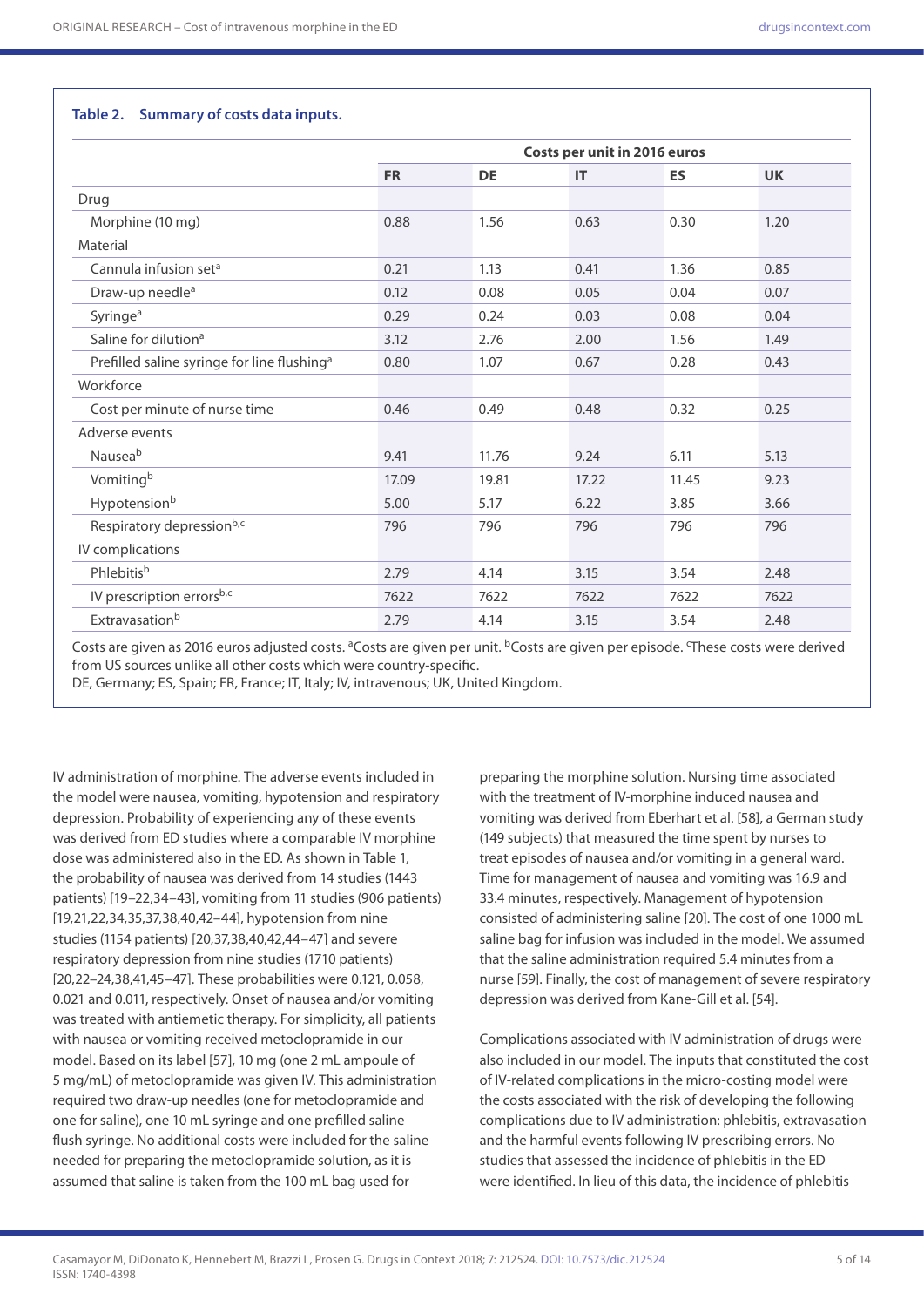

was derived from one clinical study (1498 subjects) [48] where the occurrence of phlebitis within 24 hours of catheter insertion was monitored across medical and surgical wards (the emergency room was not considered as a 'location') in an Italian hospital. Based on this study, the probability of phlebitis was set as 0.026 in the model. Probability of extravasation after morphine administration was derived from four clinical studies (102,204 subjects) [49–52] that assessed extravasation after the administration of either IV contrast or chemotherapeutics. The probability was 0.004. Probability of IV morphine prescribing errors is based on the findings of Davies et al. [53], which examined prescription errors across type of opioid and route of administration. The authors report an incidence of 1.2% for potentially lethal prescribing errors. In the model, we assume that management of phlebitis and extravasation consists of inserting a new IV catheter. The costs associated with phlebitis and extravasation included both the materials and workforce costs of inserting a new IV catheter. The cost of treating harmful medication errors was derived from Abraham et al. [55].

The materials used during management of adverse events or IV complications are not included in the costs of materials, as they are already included in the costs of management of adverse events. Similarly, costs of nurse time dedicated in the management of adverse events and IV complications are considered in the costs of adverse events and IV complications, respectively, and not in the costs of workforce time.

### **Results**

As shown in Table 3 and Figure 2, the costs for all model input parameters were comparable across the EU5 countries. The costs of IV administration of morphine ranged from €18.31 per patient in Spain to €28.38 per patient in Germany. Of these costs, those associated with the time nurses spend to administer the morphine and monitor patients during and after morphine administration are the highest (between €14 [€14.03 in the UK and €14.29 in Spain] and €21–€22 [€21.35 in Italy and €21.52 in Germany]). In terms of workforce costs, the prominent ones were the costs associated with drug administration (€4.71 per patient in the UK to €7.23 per patient in Germany) and monitoring of the patient (€4.45 per patient in the UK to €6.83 per patient in Germany). The costs of morphine were the lowest ones in all countries with a cost ranging between €0.30 per patient in Spain and €1.56 per patient in Germany. Costs of material ranged between €3.16 in Italy and €5.30 in Germany (per patient).

When we include the contribution of costs associated with management of adverse events and of IV complications, the total costs associated with morphine IV administration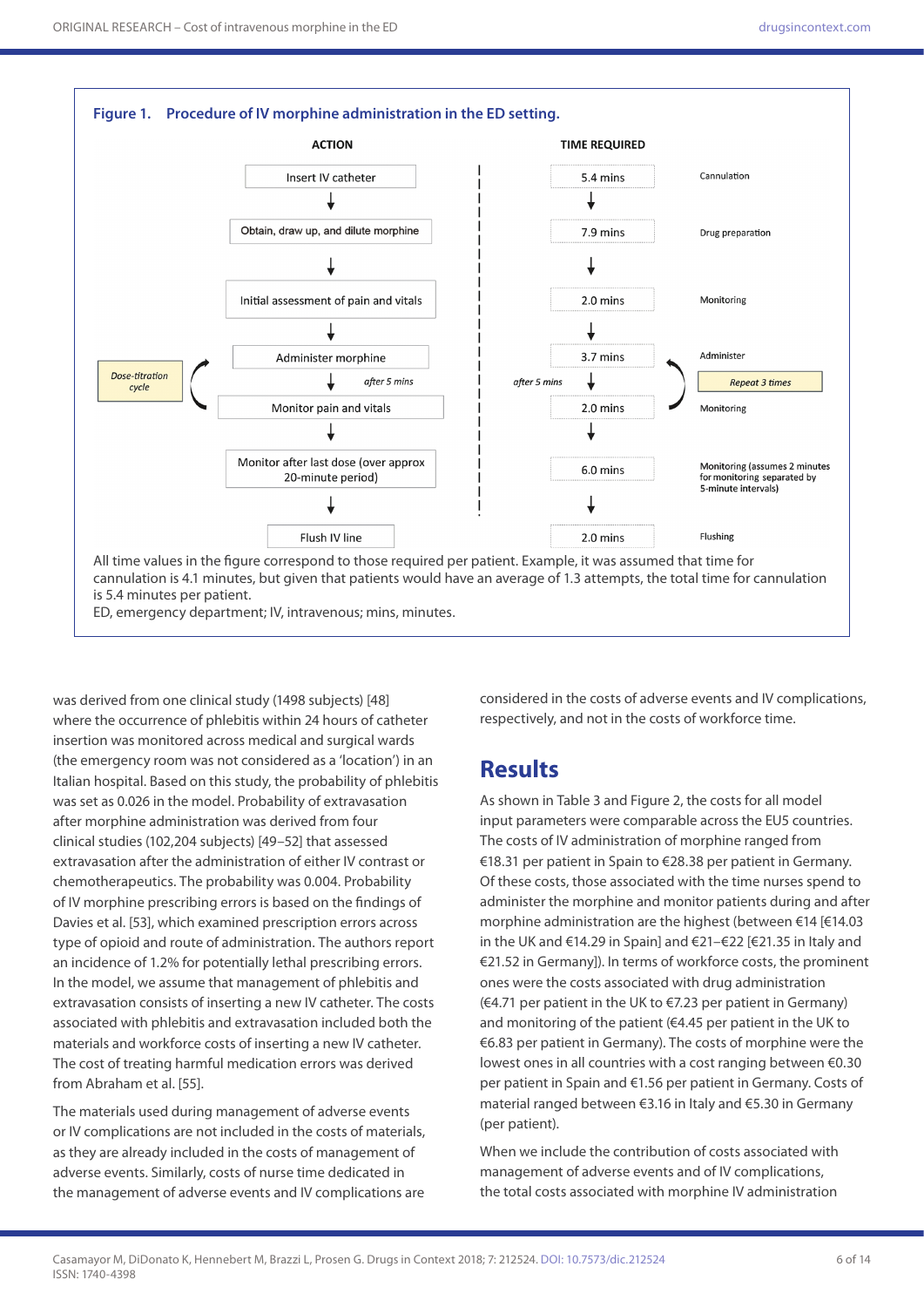#### **Table 3. Average cost per patient.**

| <b>Costing input</b>                | Cost in 2016 euros |           |        |           |           |  |
|-------------------------------------|--------------------|-----------|--------|-----------|-----------|--|
|                                     | <b>FR</b>          | <b>DE</b> | IT     | <b>ES</b> | <b>UK</b> |  |
| Drug                                |                    |           |        |           |           |  |
| Morphine                            | 0.88               | 1.56      | 0.63   | 0.30      | 1.20      |  |
| <b>Materials</b>                    |                    |           |        |           |           |  |
| IV cannula infusion set             | 0.28               | 1.51      | 0.55   | 1.79      | 1.46      |  |
| Draw-up needles                     | 0.25               | 0.16      | 0.10   | 0.07      | 0.17      |  |
| Syringe (10 mL)                     | 0.29               | 0.24      | 0.03   | 0.08      | 0.06      |  |
| Saline (100 mL) for dilution        | 3.06               | 2.32      | 1.81   | 1.50      | 1.91      |  |
| Prefilled (10 mL) saline syringe    | 0.80               | 1.07      | 0.67   | 0.27      | 0.56      |  |
| Workforce                           |                    |           |        |           |           |  |
| Cannulation                         | 2.51               | 2.63      | 2.61   | 1.75      | 1.71      |  |
| Drug preparation                    | 3.68               | 3.85      | 3.82   | 2.56      | 2.51      |  |
| Flushing                            | 0.93               | 0.98      | 0.97   | 0.65      | 0.64      |  |
| Drug administration                 | 6.90               | 7.23      | 7.17   | 4.80      | 4.71      |  |
| Patient monitoring                  | 6.52               | 6.83      | 6.78   | 4.54      | 4.45      |  |
| Management of adverse events        |                    |           |        |           |           |  |
| Nausea                              | 1.13               | 1.42      | 1.11   | 0.74      | 0.79      |  |
| Vomiting                            | 1.00               | 1.16      | 1.01   | 0.67      | 0.69      |  |
| Hypotension                         | 0.10               | 0.11      | 0.13   | 0.08      | 0.10      |  |
| Respiratory depression              | 8.84               | 8.84      | 8.84   | 8.84      | 8.84      |  |
| IV complications treatment          |                    |           |        |           |           |  |
| Phlebitis                           | 0.07               | 0.11      | 0.08   | 0.09      | 0.08      |  |
| Extravasation                       | 0.01               | 0.02      | 0.01   | 0.01      | 0.01      |  |
| Harmful IV prescribing errors       | 92.39              | 92.39     | 92.39  | 92.39     | 92.39     |  |
| Aggregated costs                    |                    |           |        |           |           |  |
| Drug administration <sup>a</sup>    | 26.09              | 28.38     | 25.14  | 18.31     | 19.37     |  |
| Adverse events and IV complications | 103.56             | 104.04    | 103.58 | 102.83    | 102.91    |  |
| <b>Total</b>                        | 129.64             | 132.43    | 128.72 | 121.13    | 122.28    |  |

aDrug administration costs include the costs of drug, material and workforce and exclude any costs due to management of adverse events or IV-related complications.

DE, Germany; ES, Spain; FR, France; IT, Italy; IV, intravenous; UK, United Kingdom.

for moderate-to-severe acute pain in the ED setting ranged between €121.13 per patient in Spain to €132.43 per patient in Germany. Costs of management of IV complications were the main driver of our model and account for 73% of the total costs (Figure 3). Regarding these costs, the prominent component was the costs of IV prescription errors (€92.39 per patient). Costs of phlebitis (€0.07– €0.11 per patient) and extravasation (€0.01– €0.02 per patient) were only marginal.

The total costs associated with the management of key adverse events of IV morphine, including phlebitis, injection site pain and infections associated with IV administration, ranged between €10.33 per patient in Spain to €11.53 per patient in

Germany. The adverse event associated with highest costs was severe respiratory depression (€8.84 per patient). Costs of nausea and vomiting were significantly lower than those of respiratory depression and primarily driven by the time nurses spend to manage these patients.

### **Discussion**

The current micro-costing analysis highlights the economic burden inflicted by administration of IV morphine for moderate-to-severe acute pain in the ED setting in the EU5 countries. The cost of IV morphine administration for acute pain in the ED ranged between €18 and €28 per patient in the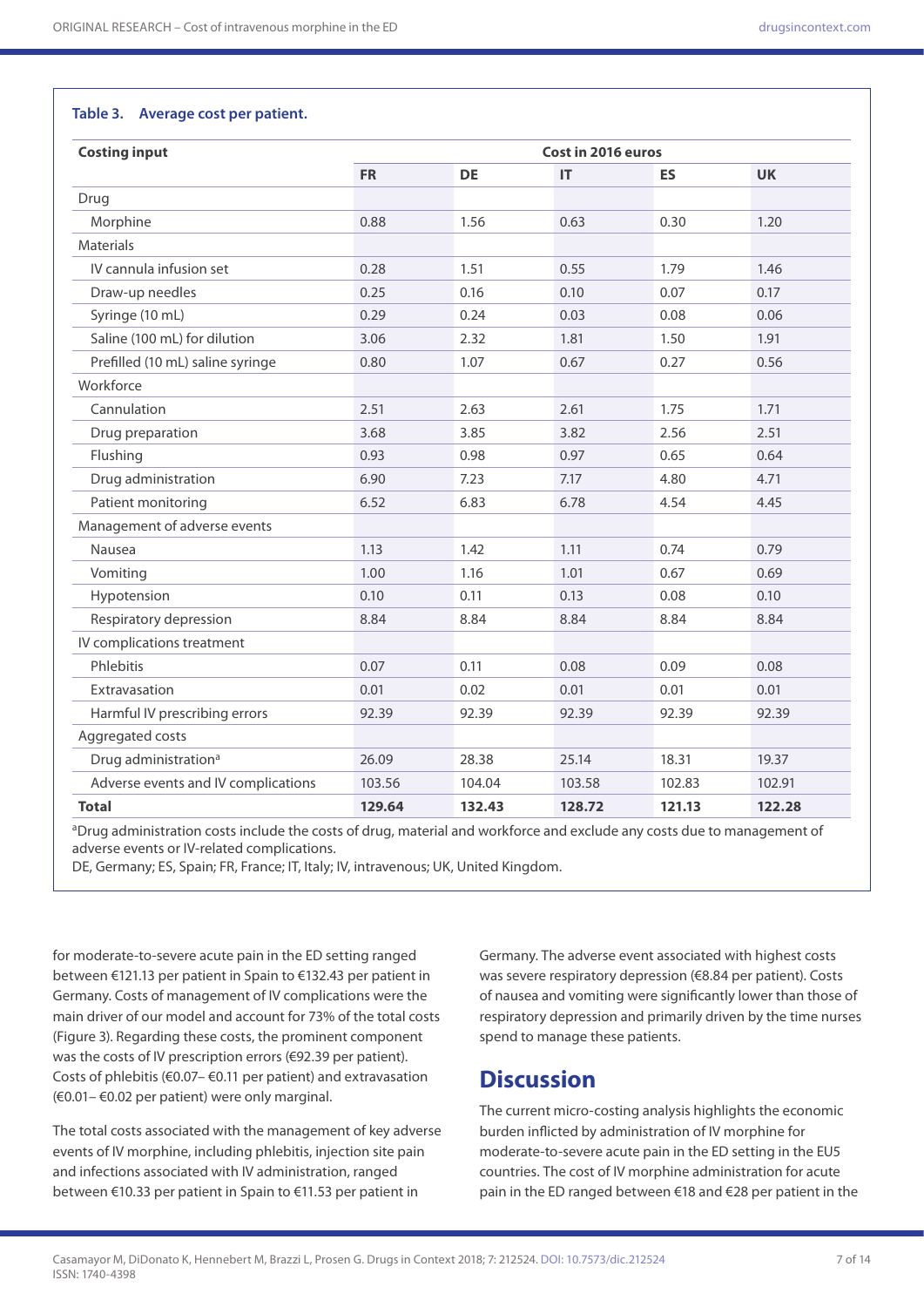| United Kingdom   |            |         |            |         |                |      |
|------------------|------------|---------|------------|---------|----------------|------|
| Spain            | 2222222    |         |            |         |                |      |
| Italy            |            |         |            |         |                |      |
| Germany          |            |         |            |         |                |      |
| France           | 0000000000 |         |            |         |                |      |
|                  | 0€<br>20€  | 40€     | 60€<br>80€ | 100€    | 120€           | 140€ |
|                  |            | Germany | Italy      | Spain   | United Kingdom |      |
|                  | France     |         |            |         | € 1.20         |      |
| Drug             | € 0.88     | €1.56   | € 0.63     | € 0.30  |                |      |
| $\Box$ Materials | €4.68      | € 5.30  | € 3.16     | € 3.72  | €4.15          |      |
| □ Workforce      | € 20.53    | € 21.52 | € 21.35    | € 14.29 | € 14.03        |      |
| □ Adverse events | € 11.08    | € 11.53 | € 11.09    | € 10.33 | € 10.43        |      |



EU5 when considering the costs of the analgesic, material and workforce (which includes nursing time, training and effort). These costs amount to between €121 and €132 per patient when also including the contribution of management of adverse events and IV complications.

Although acute pain is one of the leading causes of referral to ED, very few studies have assessed the economic burden of its management in this setting, with only three of these studies focusing on nurse-administered IV analgesia [13–15]. The approach and input parameters estimated in these three studies differ from ours and also among themselves. The first study compares the costs of nurse-administered IV ketorolac and IV morphine in the ED [15]. The study conducted in the ED of a large hospital in Hong Kong included the costs of drugs, nurse workforce time and adverse events collected in their hospital [15]. Similar to our analysis, Rainer et al. considered

nausea, vomiting and phlebitis as adverse events of interest, but they also estimated the economic impact of treating drowsiness, sleeping and dizziness in their model [15]. The mean costs per person when excluding subsequent hospital admission was \$HK228.80 (€37.13, 2016 values) for patients who received nurse-titrated IV morphine. These costs were \$HK43.60 (€7.08, 2016 values) for patients randomized to IV ketorolac. The average total costs estimated by Rainer et al. were lower than ours due to Rainer et al. not considering the cost of the material used for IV administration and importantly, failing to include the contribution of respiratory depression and IV prescription errors [15]. Total costs estimated by Rainer et al. were lower than ours, despite a higher incidence of patients with nausea, vomiting and phlebitis in Rainer et al. Of these adverse events, incidence of phlebitis after IV morphine administration was particularly high in Rainer et al. (27 *vs* 2.6% in our model).

The second study providing costs for IV morphine was commissioned by Medical Developments International Limited and aimed at comparing the costs of using Penthrox (methoxyflurane given through an inhaler) to those of IV morphine for the treatment of acute pain in the ED [13]. Costs associated with IV morphine amounted to US\$33.18 (2008 values; €23.80 when inflated to 2016 values). Costs were estimated based on published literature and primary interviews with ED staff. The input parameters in their model included costs of analgesia, material, workforce time and management of two adverse events (nausea and vomiting). These costs were similar to ours when we excluded costs of respiratory depression and IV prescription errors. However, costs estimated by Medical Developments International Limited [13] were significantly lower than those currently estimated by Palmer et al. [14].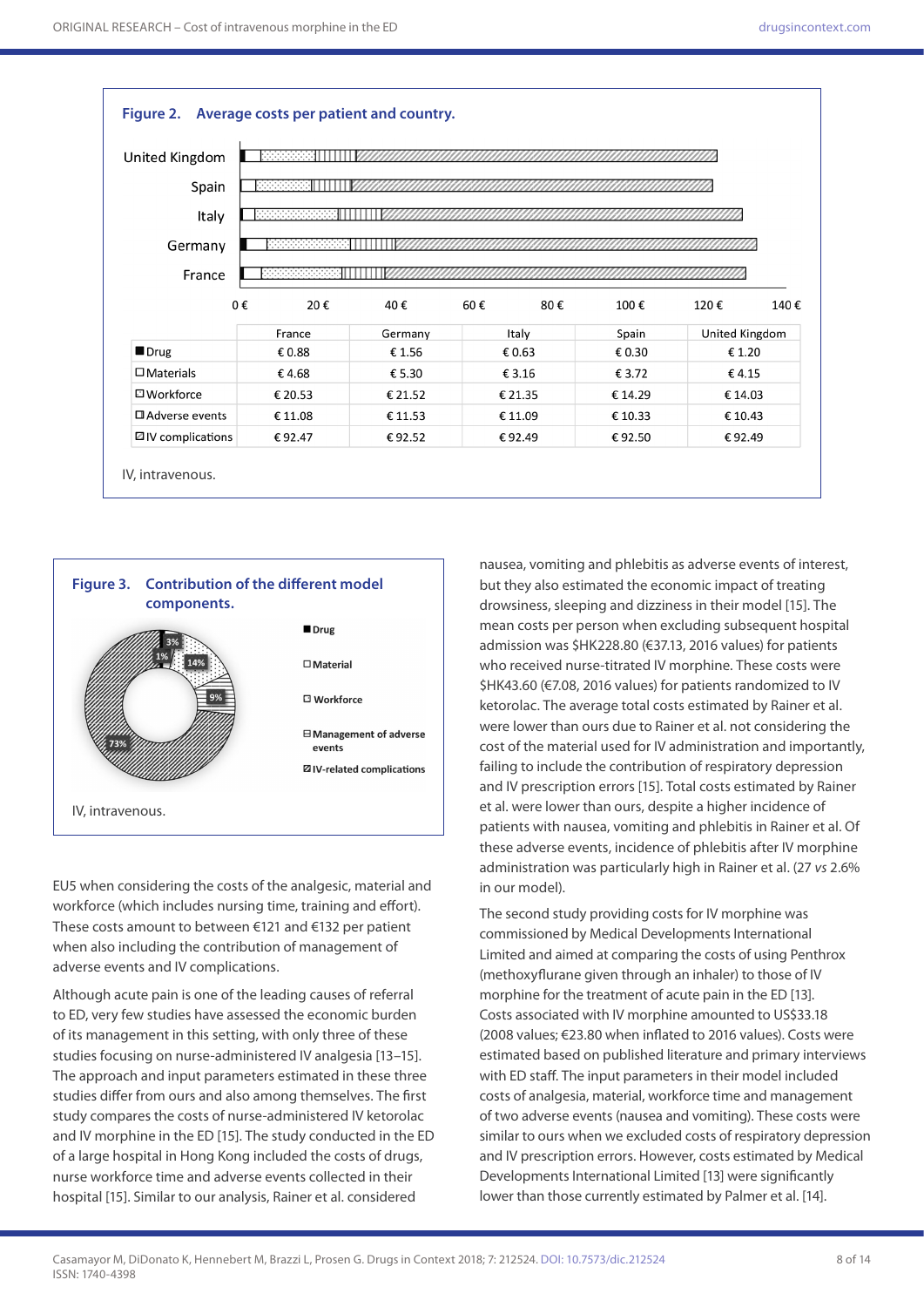In the model by Palmer et al., the cost of the IV infusion pump (US\$37±29; €33.59±26.33; 2016 values) was included, and this was the most costly component [14]. However, the use of infusion pumps is not included in regional and national European clinical guidelines and thus this additional cost burden may likely not be incurred by countries in Europe. In our own personal communications with ED staff from the EU5 countries, infusion pumps, unlike in the United States, are not readily used in the ED for administering IV morphine in Europe.

The adverse events included in our analysis differ from those considered in the other economic studies. To simplify our model, we restricted the adverse events to nausea, vomiting, hypotension and respiratory depression. It can be argued that the latter is more uncommon than the other three. The ED studies identified in the literature showed an incidence of 12.1% for nausea, 5.8% for vomiting, 2.1% for hypotension and 1.1% for respiratory depression. However, despite its low incidence, respiratory depression is one of the most serious adverse events associated with the use of IV morphine and can have devastating outcomes. In line with the clinical relevance of this adverse event, the costs associated with its management, such as nursing costs, monitoring of vital signs and monitoring of oxygen saturation, were the highest among all the modeled adverse events. The other three adverse events were associated with only marginal costs, particularly, hypotension. In our model, we estimate that the cost of treating an episode of nausea would range between €5 and €12 in the EU5 and between €9 and €20 for an episode of vomiting. These costs are lower than those estimated by Eberhart et al. in Germany [58]. The authors estimated the cost of an episode of nausea and/or vomiting that occurred during or after administration of opioid drug, based on the data from 462 inpatients in 16 German hospitals. The costs for an episode of nausea and/or vomiting was estimated as €31±22 when including both the workforce time (€18±14) and materials (€14±13) [58]. The higher costs in Eberhart et al., compared with our estimates, are partly due to inclusion in Eberhart et al. of the costs of material, such as IV lines or gastric tubes, that had to be replaced because of nausea and/or vomiting. These costs were not included in our model.

The main driver of our model was the cost of IV-related complications. Of these, the cost of IV prescription errors had the highest contribution to the total costs. According to the Institute for Safe Medication Practices, opioids are considered to be high-risk medications and medication errors associated with opioids can have serious consequences [60]. Prescription errors are common in hospitals and in the case of opioids, these errors are particularly likely, given the wide variety of drugs, preparations and doses available. The incidence we have modeled for these errors is based on the findings of Davies et al. based on the review of inpatient drug charts in a large UK University teaching hospital [53]. In our model we took a conservative approach and only considered life-threatening errors. In line with this conservative approach, we limited the

errors to the prescription ones (e.g. inappropriate opioid) and excluded any dosing errors from nurses. No European-specific data were identified in the literature review regarding the costs of prescription errors for morphine or other types of opioids. Only US costs were identified and these are the ones applied to our analysis. Although the most costly component was IV infusion pumps, which are more commonly used in United States than in Europe, they do represent possible costs in Europe, as EDs become more specialized [61]. These costs were taken from the poster presented by Abraham et al. at the 20th annual meeting of the International Society for Pharmacoeconomics and Outcomes Research (ISPOR) [55]. The authors provide only limited information regarding how these costs were derived from the original estimated by Meissner et al. [62]. Meissner et al. estimated the costs associated with the management of the consequences of different types of errors based on clinical assumptions validated by an expert advisory panel.

We also included two additional types of IV-related complications: extravasation and phlebitis. The costs associated with their management were significantly lower than the costs of IV prescription errors. Morphine is not an irritant drug and therefore, extravasation does not cause any tissue damage [63]. When extravasation occurs, the only action needed is to place a new IV catheter. Regarding phlebitis, we took a conservative approach and assumed that all cases of phlebitis were uncomplicated and therefore, would only require placement of a new IV line. Unlike Rainer et al. [15], who considered phlebitis an adverse event, we included it as an IV-related complication. As already mentioned, in Rainer et al., the incidence of phlebitis was particularly high (27 *vs* 2.6% in our model) for the ED setting [15]. We have considered that the reported incidence for phlebitis in Rainer et al. is too high to reflect current clinical practice and therefore, this study was not included in the calculation of the incidence of phlebitis.

### Limitations of the study

Similar to other economic models, our analysis has a number of limitations. The analysis we have conducted was restricted to morphine only. Although morphine is still the most commonly used opioid for management of moderate-to-severe acute pain in the ED in EU5, more potent opioids such as hydromorphone and fentanyl are gaining popularity [64]. However, these opioids are more expensive than morphine; therefore, the real economic burden of the use of IV opioids as analgesics for acute pain is likely to exceed our estimates. Similarly, we also took a conservative approach by assuming that all patients with an episode of nausea and/or vomiting receive 10 mg of IV metoclopramide rather than more costly antiemetics (e.g. ondansetron), which are also used for opioid-related nausea and vomiting [65]. In contrast, the rebate applied to hospitals for material was not available for all materials and for all countries. When unavailable, we used the costs from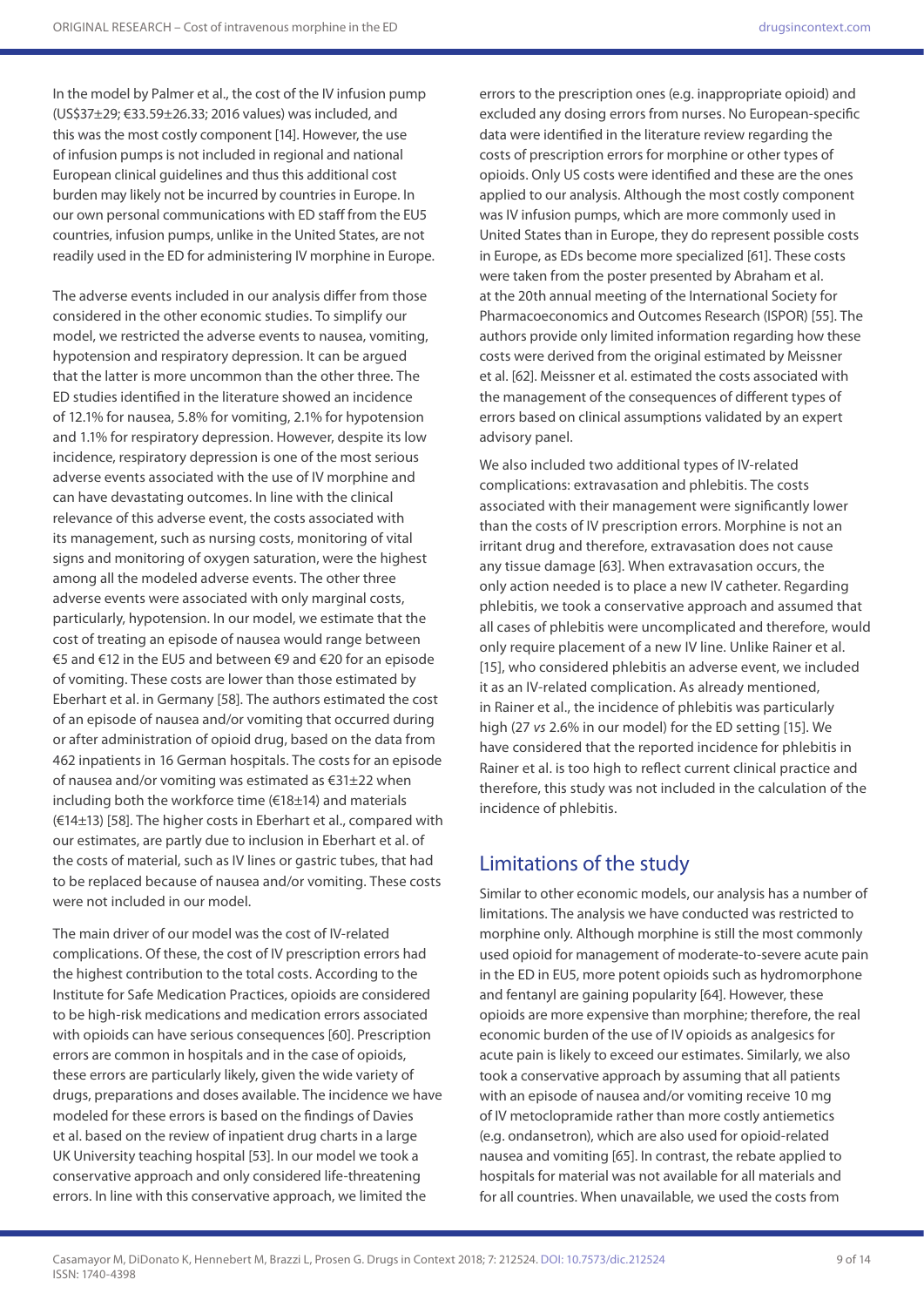suppliers, which may have overestimated these costs. While this is a limitation, it has only a marginal impact, given that material-related costs accounted for less than 5% of the total costs.

While this model did include workforce costs, it is possible these costs were underestimated. Setting up an IV and administering and monitoring opioids may lead to a delay in care for other patients. Delays in patient treatment can lead to increases in patient stay, overcrowding in the ED, increases in adverse events and an overall increase in cost [66]. Therefore, there may be additional tangential costs in IV morphine administration that were not accounted for in this model.

The model was simplified by assuming all patients reach pain relief with a dose of morphine equal or lower than 10 mg. In clinical practice, patients often receive supportive treatment with oral analgesics and in a considerable percentage of patients, doses higher than 10 mg of morphine are needed [6–10,16–18]. An additional limitation of our model is the reduced number of adverse events (n=4) and IV-related complications (n=3) included in the analysis. The model does not reflect the contribution of other adverse events, such as sedation or pruritus, or IV-related complications, such as needle stick injuries. Their inclusion would have equally increased the costs of IV-administered morphine.

Lack of real-world costs for IV administration of morphine in the ED setting in the countries of interest prompted us to conduct a structured literature review to identify all the data needed to calculate these costs. In order to simulate clinical practice in these countries as closely as possible, we prioritized data from observational studies conducted in the ED setting (including in the UK and in France) and the available regional and/or national clinical guidelines in the UK, Spain, Italy and France for the dose of opioids administered in the ED and workforce time. One real but often overlooked cost not included in our model is the time it takes nurses to waste unused morphine. In many institutions, nurses must also take the time to find a second healthcare provider to witness and cosign the proper destruction of the opioid, which likely adds several more minutes for parenteral administration. In addition, all data related to adverse events for IV morphine originated from ED studies where the dose of administered morphine was comparable to that used in our model and related to short exposure to morphine in the ED setting. All costs used in the model were country-specific and inflation adjusted, when needed, to 2016 using each

country's consumer price index. As previously mentioned, there were two exceptions (costs for management of respiratory depression and of opioid prescription errors) because no data were identified in the literature review for the ED in Europe. The costs of respiratory depression were derived from US costs and the modeled rate of prescription errors originates from a single study conducted in a UK University teaching hospital. The authors report rates of prescription errors in wards rather than in the ED [53]. Therefore, this study may not be representative of all EU5 countries. Further, this study did not compare routes of administration; however, a study by Beaudoin et al. showed that the IV administration of opioids in the ED resulted in more medical errors (and harm due to medical errors) than did oral administration [67]. As previously mentioned, the costs for prescription errors in the current study come from a US study [55]. It can be argued that US costs are higher than European costs; however, this was offset by excluding nonharmful events from our analysis. Given these limitations, the costs of prescription errors should be taken with caution.

Our model measures the average cost in the EU5. Although we prioritized inclusion of published data specific for the ED setting, these data may not take into account variability within and across countries. However, our model provides the cost ranges based on European regional and national guidelines [6–10,16–18], as well as studies from four of the five EU5 (France [23,27,28,41,42], Spain [31], the UK [22,53], Italy [48]) and other countries. Costs of administering IV morphine in the ED are likely to be between €10.90–€17.50 (for those patients who are easily cannulated and for whom vitals are not affected) and €18.30–€28.40 (for those patients with difficult IV access and with underlying conditions that may require additional monitoring).

### **Conclusion**

Our model is a simplified representation of actual clinical practice; it informs on the economic burden, including the time and effort required, of nurse-administered IV analgesia with morphine in the ED setting. Nurse time spent on IV administration is the second most important driver in our model after the costs of IV-related complications, even when we use the lowest reported workforce time values. The use of an equally rapid-onset and efficacious analgesic that can be administered using a less burdensome route (e.g. oral, sublingual or inhaled) may reduce the costs of analgesia for moderate-to-severe acute pain in the ED setting.

**Contributions:** KD conceived and designed the study, MC and MH conducted the structured literature review and micro-costing analysis. MC drew the outline of the manuscript, and KD, LB, GP, MC and MH drafted the manuscript. All authors analyzed and interpreted the data, critically revised successive drafts of the manuscript and have approved the final version.

**Disclosure and potential conflicts of interest:** The research described in this article, the drafting of this manuscript and its publication were funded by AcelRx. KD is an employee of AcelRx. The work of IQVIA was funded by AcelRx. MC and MH are consultants to AcelRx. LB and GP are physicians. LB reports honorarium from BBraun Italia, Medtronic and MSD, and GP from AcelRx. The International Committee of Medical Journal Editors (ICMJE) Potential Conflicts of Interests form for the authors are available for download at: <http://www.drugsincontext.com/wp-content/uploads/2018/03/dic.212524-COI.pdf>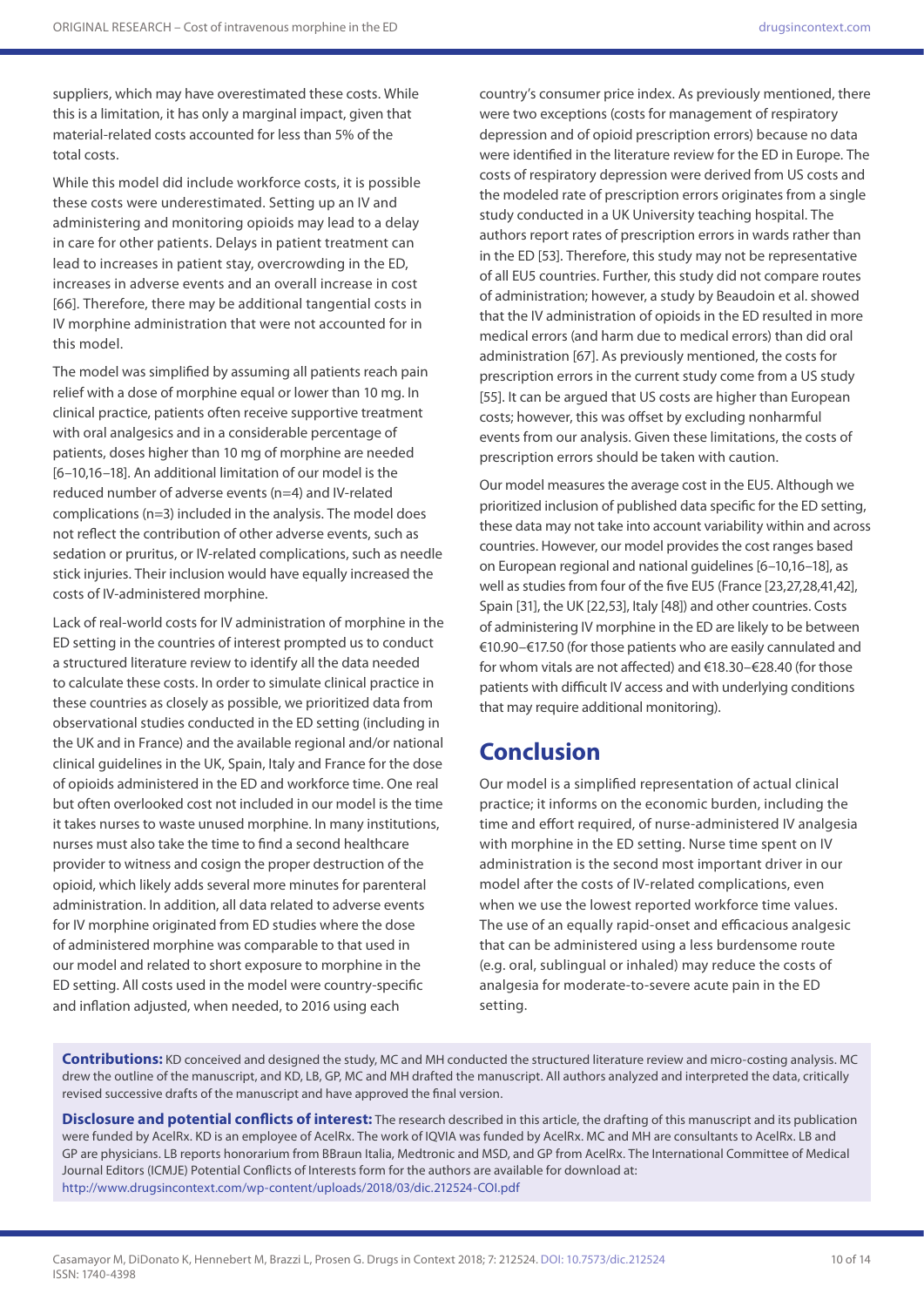**Acknowledgements:** The abstract of this paper was presented at the ISPOR 19th Annual European Congress in Vienna, as a poster presentation with interim findings. The poster's abstract was published in 'Poster Abstracts' in Value Health 2016;19(7):A582; available at [http://www.valueinhealthjournal.com/article/S1098-3015\(16\)32726-7/abstract.](http://www.valueinhealthjournal.com/article/S1098-3015(16)32726-7/abstract) Editing assistance was provided by BlueMomentum, an Ashfield Company, part of UDG Healthcare plc and was funded by AcelRx.

**Funding declaration:** This research was funded exclusively by AcelRx.

**Copyright:** Copyright © 2018 Casamayor M, DiDonato K, Hennebert M, Brazzi L, Prosen G. Published by Drugs in Context under Creative Commons License Deed CC BY NC ND 4.0 which allows anyone to copy, distribute, and transmit the article provided it is properly attributed in the manner specified below. No commercial use without permission.

**Correct attribution:** Copyright © 2018 Casamayor M, DiDonato K, Hennebert M, Brazzi L, Prosen G. https:/[/doi.org/10.7573/dic.212524](http://doi.org/10.7573/dic.212524). Published by Drugs in Context under Creative Commons License Deed CC BY NC ND 4.0.

**Article URL:** [http://www.drugsincontext.com/administration-of-intravenous-morphine-for-acute-pain-in-the-emergency-department](http://www.drugsincontext.com/administration-of-intravenous-morphine-for-acute-pain-in-the-emergency-department-inflicts-an-economic-burden-in-europe)[inflicts-an-economic-burden-in-europe](http://www.drugsincontext.com/administration-of-intravenous-morphine-for-acute-pain-in-the-emergency-department-inflicts-an-economic-burden-in-europe)

**Correspondence:** Karen DiDonato, AcelRx, 351 Galveston Drive, Redwood City, CA 94063, USA. [kdidonato@acelrx.com](mailto://kdidonato@acelrx.com)

**Provenance:** submitted; externally peer reviewed.

**Submitted:** 13 December 2017; **Peer review comments to author:** 12 February 2018; **Revised manuscript received:** 13 March 2018; **Accepted:** 15 March 2018; **Publication date:** 11 April 2018.

**Drugs in Context** is published by BioExcel Publishing Ltd. Registered office: Plaza Building, Lee High Road, London, England, SE13 5PT.

BioExcel Publishing Limited is registered in England Number 10038393. VAT GB 252772009.

For all manuscript and submissions enquiries, contact the Editorial office [dic.editorial@bioexcelpublishing.com](mailto://dic.editorial@bioexcelpublishing.com)

For all permissions, rights and reprints, contact David Hughes [david.hughes@bioexcelpublishing.com](mailto://david.hughes@bioexcelpublishing.com)

## **References**

- 1. Cordell WH, Keene KK, Giles BK, Jones JB, Jones EH, Brizendine EJ. The high prevalence of pain in emergency medical care. Am J Emerg Med. 2002;20:165–9. <http://dx.doi.org/10.1053/ajem.2002.32643>
- 2. Todd KH, Ducharme J, Choiniere M, Crandall CS, Fosnocht DE, Homel P, Tanabe P; PEMI Study Group. Pain in the emergency department: results of the pain and emergency medicine initiative (PEMI) multicenter study. J Pain. 2007;8:460–6. <https://doi.org/10.1016/j.jpain.2006.12.005>
- 3. Todd KH, Sloan EP, Chen C, Eder S, Wamstad K. Survey of pain etiology, management practices and patient satisfaction in two urban emergency departments. CJEM. 2002;4:252–6. <https://doi.org/10.1017/s1481803500007478>
- 4. Boccard E, Adnet F, Gueugniaud PY, Filipovics A, Ricard-Hibon A. Prise en charge de la douleur chez l'adulte dans des services d'urgences en France en 2010. Ann Fr Med Urgence. 2011;1:312–9.<https://doi.org/10.1007/s13341-011-0094-4>
- 5. Macintyre PE, Schug SA, Scott DA, Visser EJ, Walker SM; APM:SE Working Group of the Australian and New Zealand College of Anaesthetists and Faculty of Pain Medicine. Acute Pain Management: Scientific Evidence 3rd ed. Melbourne: ANZCA & FPM; 2010.
- 6. Cardiff and Vale University Health board. Pain service guidelines (adult). 2015. Available at <https://sydney.edu.au/medicine/pmri/pdf/Acute-pain-management-scientific-evidence-third-edition.pdf> [Last accessed 27 March 2018].
- 7. Comisión de Farmacia e Terapeutica. Protocolo de morfina parenteral urgencias de atención primaria. 2003. Available at: [http://www.sergas.es/gal/documentacionTecnica/docs/Farmacia/XapOurense/InformacionFarmacoTerapeutica/](http://www.sergas.es/gal/documentacionTecnica/docs/Farmacia/XapOurense/InformacionFarmacoTerapeutica/sergaV3N2MorfinaParenteral.PDF) [sergaV3N2MorfinaParenteral.PDF](http://www.sergas.es/gal/documentacionTecnica/docs/Farmacia/XapOurense/InformacionFarmacoTerapeutica/sergaV3N2MorfinaParenteral.PDF). 2003 [Last accessed 27 March 2018].
- 8. Royal Cornwall Hospitals NHS Trust. Clinical guideline for intravenous morphine administration in clinical areas for adults. 2015. Available at [https://doclibrary-rcht.cornwall.nhs.uk/documentslibrary/royalcornwallhospitalstrust/clinical/pain/](https://doclibrary-rcht.cornwall.nhs.uk/documentslibrary/royalcornwallhospitalstrust/clinical/pain/intravenousmorphineadministrationinclinicalar.pdf) [intravenousmorphineadministrationinclinicalar.pdf](https://doclibrary-rcht.cornwall.nhs.uk/documentslibrary/royalcornwallhospitalstrust/clinical/pain/intravenousmorphineadministrationinclinicalar.pdf) [Last accessed 27 March 2018].
- 9. Salisbury NHS Foundation Trust. Administration of bolus dose intravenous morphine. 2016. Available at <http://www.icid.salisbury.nhs.uk/ClinicalManagement/Pain/Pages/AdministrationofMorphine.aspx> [Last accessed 27 March 2018].
- 10. Worcestershire Acute Hospitals NHS Trust. Clinical guidelines Acute Pain Control WAHT-ANA-007. 2015. Available at [http://www2.worcsacute.nhs.uk/healthprofessionals/clinical-guidelines/?ignoreeveryonegroup=0&assetdet906991=](http://www2.worcsacute.nhs.uk/healthprofessionals/clinical-guidelines/?ignoreeveryonegroup=0&assetdet906991=21632&search=acute+pain+control&searchcontent=0) [21632&search=acute+pain+control&searchcontent=0](http://www2.worcsacute.nhs.uk/healthprofessionals/clinical-guidelines/?ignoreeveryonegroup=0&assetdet906991=21632&search=acute+pain+control&searchcontent=0) [Last accessed 27 March 2018].
- 11. ENA. Emergency Nurses Association. Clinical Practice Guideline: Difficult intravenous access. 2015. Available at [https://www.ena.org/docs/default-source/resource-library/practice-resources/cpg/difficultivaccesscpg.pdf?sfvrsn=9944da58\\_8](https://www.ena.org/docs/default-source/resource-library/practice-resources/cpg/difficultivaccesscpg.pdf?sfvrsn=9944da58_8) [Last accessed 27 March 2018].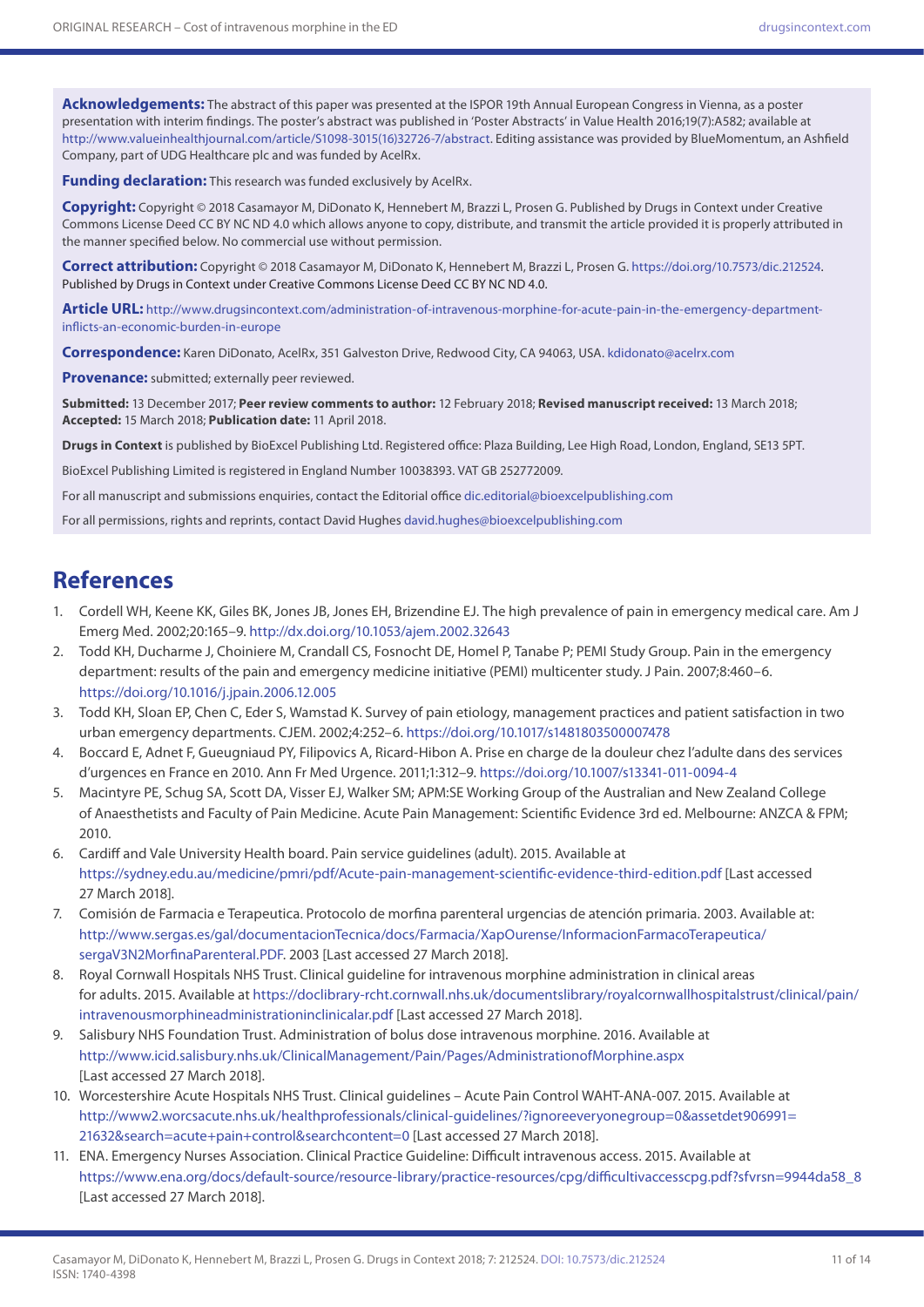- 12. Witting MD. IV access difficulty: incidence and delays in an urban emergency department. J Emerg Med. 2012;42:483–7. <https://doi.org/10.1016/j.jemermed.2011.07.030>
- 13. NIHR HSRIC. Methoxyflurane (Penthrox) for emergency relief of moderate to severe pain. Birmingham: NIHR Horizon Scanning Research & Intelligence Centre. Horizon Scanning Review; 2016. Available at <http://www.io.nihr.ac.uk/topics/methoxyflurane-penthrox-for-emergency-relief-of-moderate-to-severe-pain/> [Last accessed 27 March 2018].
- 14. Palmer PP, Walker JA, Patanwala AE, Hagberg CA, House JA. Cost of intravenous analgesia for the management of acute pain in the emergency department is substantial in the United States. JHEOR. 2017;5:1–15. [https://www.jheor.org/other-conditions/237-cost-of-intravenous-analgesia-for-the-management-of-acute-pain-in-the](https://www.jheor.org/other-conditions/237-cost-of-intravenous-analgesia-for-the-management-of-acute-pain-in-the-emergency-department-is-substantial-in-the-united-states)[emergency-department-is-substantial-in-the-united-states](https://www.jheor.org/other-conditions/237-cost-of-intravenous-analgesia-for-the-management-of-acute-pain-in-the-emergency-department-is-substantial-in-the-united-states) [Last accessed 27 March 2018].
- 15. Rainer TH, Jacobs P, Ng YC, Cheung NK, Tam M, Lam PK, Wong R, Cocks RA. Cost effectiveness analysis of intravenous ketorolac and morphine for treating pain after limb injury: double blind randomised controlled trial. BMJ. 2000;321:1247–51. <https://doi.org/10.1136/bmj.321.7271.1247>
- 16. Galinski M, Adnet F. Prise en charge de la douleur aiguë en médecine d'urgence [Acute pain management in emergency medicine]. R´eanimation. 2007;16:652–9. Available at
	- [https://www.srlf.org/wp-content/uploads/2015/11/0711-12-Reanimation-Vol16-N7-8-p652\\_659.pdf](https://www.srlf.org/wp-content/uploads/2015/11/0711-12-Reanimation-Vol16-N7-8-p652_659.pdf) [Last accessed 9 March 2018].
- 17. E.Blanco-Tarrío. Tratamiento del dolor agudo [Treatment of acute pain]. Medicina de Familia. SEMERGEN. 2010;36:392–8. <https://doi.org/10.1016/j.semerg.2010.05.003>
- 18. Savoia, G, Coluzzi F, Di Maria C, Ambrosio F, Della Corte F, Oggioni R, Messina A, Constantini A, Launo C, Mattia Consalvo, Paoletti F, Lo Presti C, Bertini L, Vito Peduto A, De Iaco F, Schiraldi F, Bussani F, De Vito L, Giagnorio G, Marinangeli F, Coaccioli S, Aurilio C, Valenti F, Bonetti C, Piroli A, Paladini A, Ciccozzi A, Matarazzo T, Marraro G, Paolicchi A, Martino A, De Blasio E, Cerchiari E, Radeschi G. Raccomandazioni Intersocietarie Italiane (SIAARTI, SIMEU, SIS 118, AISD, SIARED, SICUT, IRC) sulla gestione del dolore in emergenza. Available at [http://www.aisd.it/e107\\_files/downloads/raccintersocietarie\\_it\\_complete31052014.pdf](http://www.aisd.it/e107_files/downloads/raccintersocietarie_it_complete31052014.pdf) [Last accessed 9 March 2018].
- 19. Birnbaum A, Schechter C, Tufaro V, Touger R, Gallagher EJ, Bijur P. Efficacy of patient-controlled analgesia for patients with acute abdominal pain in the emergency department: a randomized trial. Acad Emerg Med. 2012;19:370–7. <http://dx.doi.org/10.1111/j.1553-2712.2012.01322.x>
- 20. Fleischman RJ, Frazer DG, Daya M, Jui J, Newgard CD. Effectiveness and safety of fentanyl compared with morphine for out-ofhospital analgesia. Prehosp Emerg Care. 2010;14:167–75.<https://doi.org/10.3109/10903120903572301>
- 21. Silverman ME, Shih RD, Allegra J. Morphine induces less nausea than meperidine when administered parenterally. J Emerg Med. 2004;27:241–3. <https://doi.org/10.1016/j.jemermed.2004.04.011>
- 22. Evans E, Turley N, Robinson N, Clancy M. Randomised controlled trial of patient controlled analgesia compared with nurse delivered analgesia in an emergency department. Emerg Med J. 2005;22:25–9. <http://dx.doi.org/10.1136/emj.2002.004614>
- 23. Lvovschi V, Aubrun F, Bonnet P, Bouchara A, Bendahou M, Humbert B, Hausfater P, Riou B. Intravenous morphine titration to treat severe pain in the ED. Am J Emerg Med. 2008;26:676–82. <https://doi.org/10.1016/j.ajem.2007.10.025>
- 24. O'Connor A, Schug SA, Cardwell H. A comparison of the efficacy and safety of morphine and pethidine as analgesia for suspected renal colic in the emergency setting. J Accid Emerg Med. 2000;17:261–4. <http://dx.doi.org/10.1136/emj.17.4.261>
- 25. Rahman NH, DeSilva T. A randomized controlled trial of patient-controlled analgesia compared with boluses of analgesia for the control of acute traumatic pain in the emergency department. J Emerg Med. 2012;43:951–7. <https://doi.org/10.1016/j.jemermed.2012.02.069>
- 26. Costantino TG, Parikh AK, Satz WA, Fojtik JP. Ultrasonography-guided peripheral intravenous access versus traditional approaches in patients with difficult intravenous access. Ann Emerg Med. 2005;46:456–61.<https://doi.org/10.1016/j.annemergmed.2004.12.026>
- 27. Lapostolle F, Catineau J, Garrigue B, Monmarteau V, Houssaye T, Vecci I, Tréoux V, Hospital B, Crocheton N, Adnet F. Prospective evaluation of peripheral venous access difficulty in emergency care. Intensive Care Med. 2007;33:1452–7. <https://doi.org/10.1007/s00134-007-0634-y>
- 28. Minville V, Pianezza A, Asehnoune K, Cabardis S, Smail N. Prehospital intravenous line placement assessment in the French emergency system: a prospective study. Eur J Anaesthesiol. 2006;23:594–7.<https://doi.org/10.1017/S0265021506000202>
- 29. Sebbane M, Claret PG, Lefebvre S, Mercier G, Rubenovitch J, Jreige R, Edledjam JJ, de La Coussaye JE. Predicting peripheral venous access difficulty in the emergency department using body mass index and a clinical evaluation of venous accessibility. J Emerg Med. 2013;44:299–305.<https://doi.org/10.1016/j.jemermed.2012.07.051>
- 30. Carr PJ, Rippey JC, Budgeon CA, Cooke ML, Higgins N, Rickard CM. Insertion of peripheral intravenous cannulae in the Emergency Department: factors associated with first-time insertion success. J Vasc Access. 2015;17:182–90. <https://doi.org/10.5301/jva.5000487>
- 31. Gonzalez López JL, Arribi Vilela A, Fernández del Palacio E, Olivares Corral J, Benedicto Martí C, Herrera Portal P. Indwell times, complications and costs of open vs closed safety peripheral intravenous catheters: a randomized study. J Hosp Infect. 2014;86:117–26.<https://doi.org/10.1016/j.jhin.2013.10.008>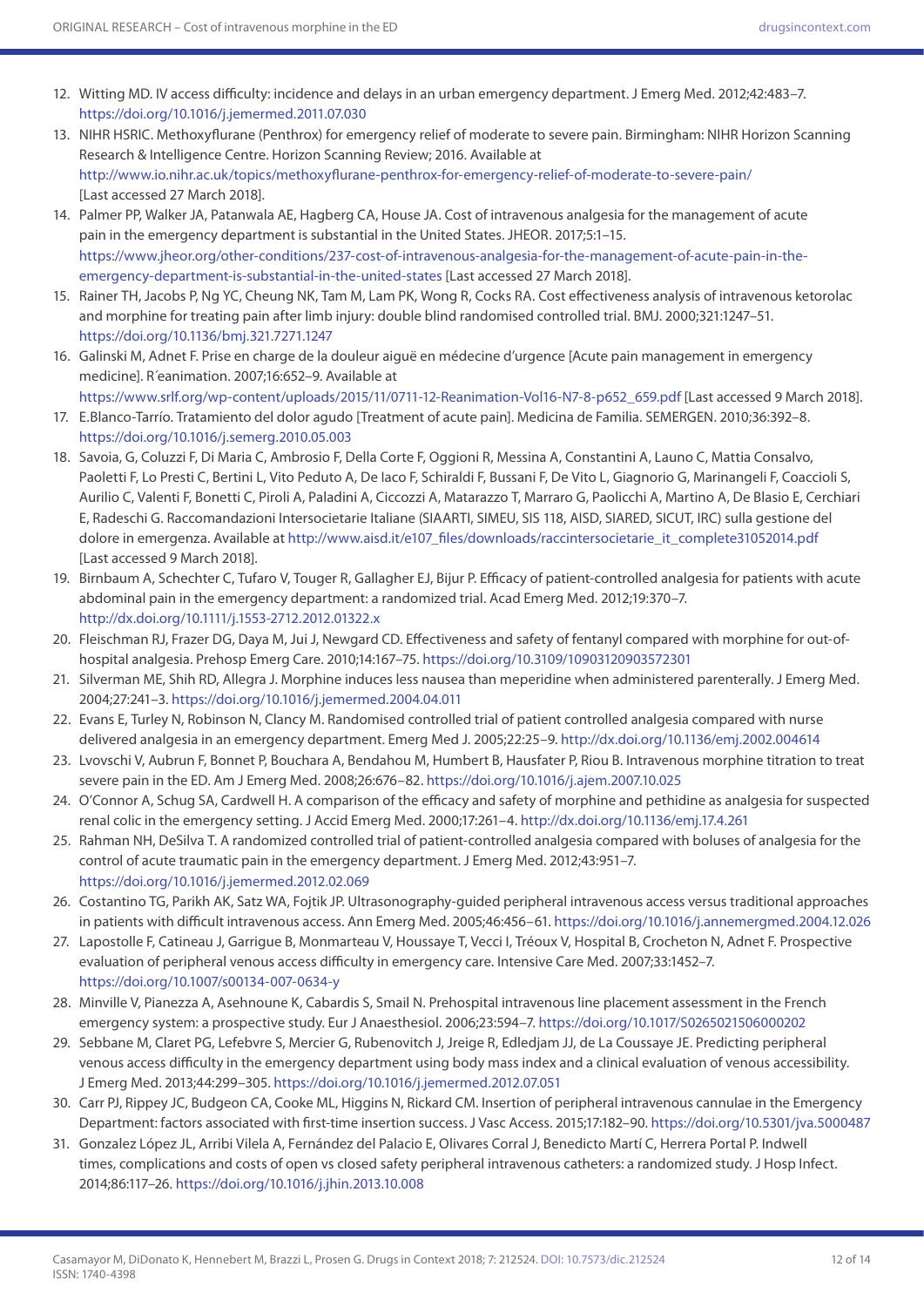- 32. Adapa RM, Mani V, Murray LJ, Degnan BA, Ercole A, Cadman B, Williams CE, Gupta AK, Wheeler DW. Errors during the preparation of drug infusions: a randomized controlled trial. Br J Anaesth. 2012;109:729–34.<https://doi.org/10.1093/bja/aes257>
- 33. Keogh S, Marsh N, Higgins N, Davies K, Rickard C. A time and motion study of peripheral venous catheter flushing practice using manually prepared and prefilled flush syringes. J Infus Nurs. 2014;37:96–101. <https://doi.org/10.1097/NAN.0000000000000024>
- 34. Bijur PE, Schechter C, Esses D, Chang AK, Gallagher EJ. Intravenous bolus of ultra-low-dose naloxone added to morphine does not enhance analgesia in emergency department patients. J Pain. 2006;7:75–81. <https://doi.org/10.1016/j.jpain.2005.08.008>
- 35. Birnbaum A, Esses D, Bijur PE, Holden L, Gallagher EJ. Randomized double-blind placebo-controlled trial of two intravenous morphine dosages (0.10 mg/kg and 0.15 mg/kg) in emergency department patients with moderate to severe acute pain. Ann Emerg Med. 2007;49:445–53.<https://doi.org/10.1016/j.annemergmed.2006.06.030>
- 36. Beaudoin FL, Lin C, Guan W, Merchant RC. Low-dose ketamine improves pain relief in patients receiving intravenous opioids for acute pain in the emergency department: results of a randomized, double-blind, clinical trial. Acad Emerg Med. 2014;21:1193–202. <https://doi.org/10.1111/acem.12510>
- 37. Chang AK, Bijur PE, Meyer RH, Kenny MK, Solorzano C, Gallagher EJ. Safety and efficacy of hydromorphone as an analgesic alternative to morphine in acute pain: a randomized clinical trial. Ann Emerg Med. 2006;48:164–72. <https://doi.org/10.1016/j.annemergmed.2006.03.005>
- 38. Chang AK, Bijur PE, Baccelieri A, Gallagher EJ. Efficacy and safety profile of a single dose of hydromorphone compared with morphine in older adults with acute, severe pain: a prospective, randomized, double-blind clinical trial. Am J Geriatr Pharmacother. 2009;7:1–10.<https://doi.org/10.1016/j.amjopharm.2009.02.002>
- 39. Behzadnia MJ, Javadzadeh HR, Saboori F. Time of admission, gender and age: challenging factors in emergency renal colic a preliminary study. Trauma Mon. 2012;17:329–32.<https://www.ncbi.nlm.nih.gov/pmc/articles/PMC3860620/pdf/traumamon-17-329.pdf> [Last accessed 27 March 2018].
- 40. Soleimanpour H, Hassanzadeh K, Vaezi H, Golzari SE, Esfanjani RM, Soleimanpour M. Effectiveness of intravenous lidocaine versus intravenous morphine for patients with renal colic in the emergency department. BMC Urol. 2012;12:13. <https://doi.org/10.1186/1471-2490-12-13>
- 41. Zare MA, Ghalyaie AH, Fathi M, Farsi D, Abbasi S, Hafezimoghadam P. Oral oxycodone plus intravenous acetaminophen versus intravenous morphine sulfate in acute bone fracture pain control: a double-blind placebo-controlled randomized clinical trial. Eur J Orthop Surg Traumatol. 2013;24:1305–9.<https://doi.org/10.1007/s00590-013-1392-x>
- 42. Galinski M, Dolveck F, Borron SW, Tual L, Van Laer V, Lardeur JY, Lapostolle F, Adnet F. A randomized, double-blind study comparing morphine with fentanyl in prehospital analgesia. Am J Emerg Med. 2005;23:114–9. <http://dx.doi.org/10.1016/j.ajem.2004.03.010>
- 43. Vergnion M, Degesves S, Garcet L, Magotteaux V. Tramadol, an alternative to morphine for treating posttraumatic pain in the prehospital situation. Anesth Analg. 2001;92:1543–6.<https://doi.org/10.1097/00000539-200106000-00039>
- 44. Azizkhani R, Pourafzali SM, Baloochestani E, Masoumi B. Comparing the analgesic effect of intravenous acetaminophen and morphine on patients with renal colic pain referring to the emergency department: a randomized controlled trial. J Res Med Sci. 2013;18:772–6.<https://www.ncbi.nlm.nih.gov/pmc/articles/PMC3872585/>
- 45. Fry M, Holdgate A. Nurse-initiated intravenous morphine in the emergency department: efficacy, rate of adverse events and impact on time to analgesia. Emerg Med (Fremantle). 2002;14:249–254.<https://doi.org/10.1046/j.1442-2026.2002.00339.x>
- 46. Serinken M, Eken C, Turkcuer I, Elicabuk H, Uyanik E, Schultz CH. Intravenous paracetamol versus morphine for renal colic in the emergency department: a randomised double-blind controlled trial. Emerg Med J. 2012;29:902–5. <https://doi.org/10.1136/emermed-2011-200165>
- 47. Bektas F, Eken C, Karadeniz O, Goksu E, Cubuk M, Cete Y. Intravenous paracetamol or morphine for the treatment of renal colic: a randomized, placebo-controlled trial. Ann Emerg Med. 2009;54:568–74. <https://doi.org/10.1016/j.annemergmed.2009.06.501>
- 48. Cicolini G, Manzoli L, Simonetti V, Flacco ME, Comparcini D, Capasso L, Di Baldassarre A, Eltaji Elfarouki G. Phlebitis risk varies by peripheral venous catheter site and increases after 96 hours: a large multi-centre prospective study. J Adv Nurs. 2014;70:2539–49. <https://doi.org/10.1111/jan.12403>
- 49. Rupp JD, Ferre RM, Boyd JS, Turer RW, Self WH. Contrast extravasation prevalence in emergency department patients with ultrasound-guided peripheral intravenous catheters. Ann Emerg Med. 2015;66(4):S98 Abstract 273. <https://doi.org/10.1016/j.annemergmed.2015.07.307>
- 50. Hardie AD, Kereshi B. Incidence of intravenous contrast extravasation: increased risk for patients with deep brachial catheter placement from the emergency department. Emerg Radiol 2014;21:235–8.<https://doi.org/10.1007/s10140-013-1185-x>
- 51. Adami NP, de Gutiérrez MG, da Fonseca SM, de Almeida EP. Risk management of extravasation of cytostatic drugs at the adult chemotherapy outpatient clinic of a university hospital. J Clin Nurs. 2005;14:876–82. <https://doi.org/10.1111/j.1365-2702.2005.01124.x>
- 52. Watanabe H, Ikesue H, Yoshida M. Protection against the extravasation of anticancer drugs by standardization of the management system. Hosp Pharm. 2008;43:571–6.<https://doi.org/10.1310/hpj4307-571>